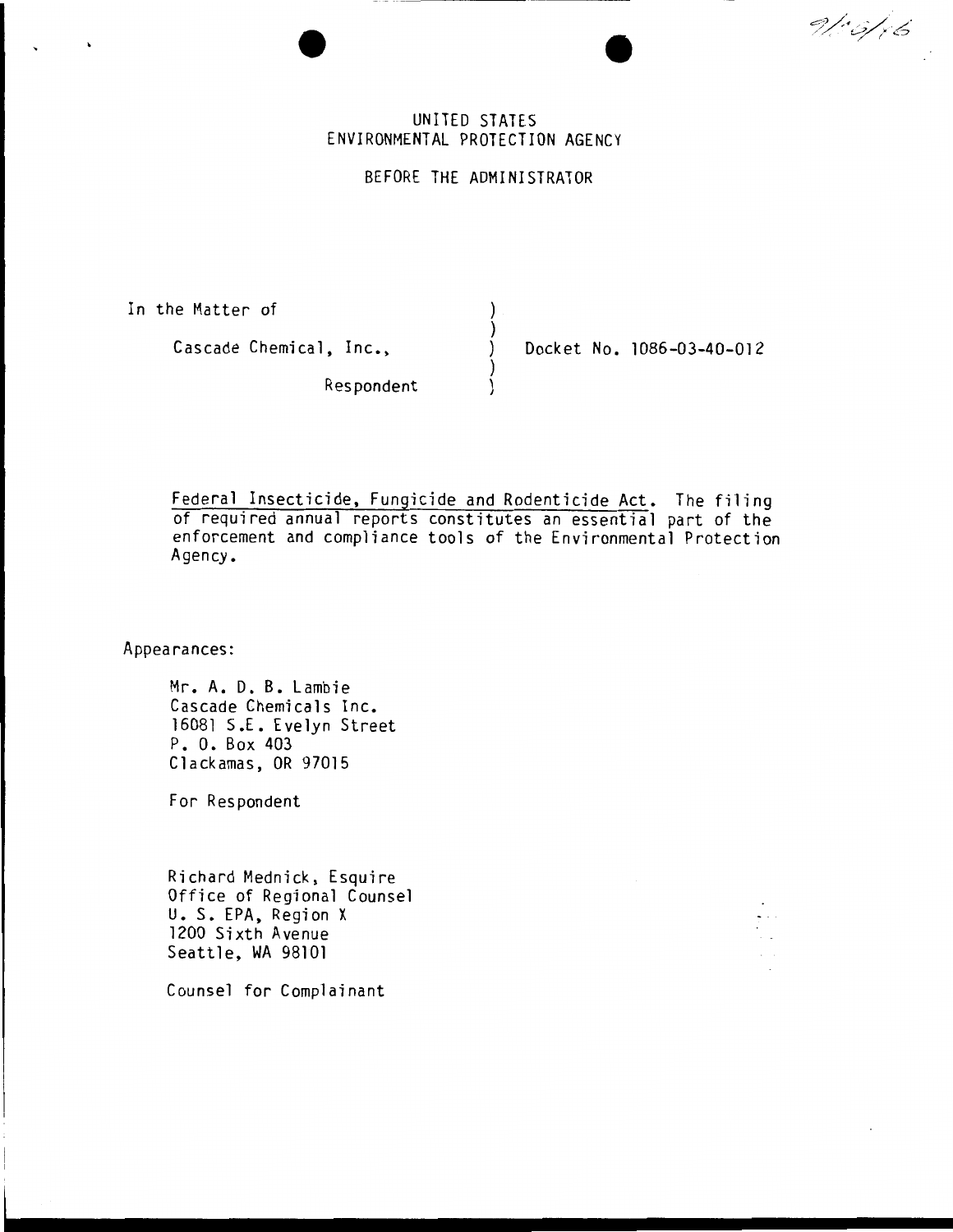$\frac{1}{\sqrt{2}}$ ACCELERATED DECISION

By Honorable Edward B. Finch Administrative Law Judge

This is a proceeding under the Federal Insecticide, Fungicide and Rodenticide Act (FIFRA), as amended, Section  $14(a)(1)$ , 7 U.S.C.  $$136 1(a)$ 2/ (1) for assessment of a civil penalty for alleged violations of the Act.-

Complaint was issued against Respondent Cascade Chemical, Inc. on December 21, 1984, charging Respondent with failure to submit to the Administrator an Annual Pesticide Report for the year 1985 within the time allowed as required by Section  $7(c)(1)$  of FIFRA (7 U.S.C.  $\S$ 136e(c)(1)) and 40 CFR 167.5(c) which constitutes a violation of Section 12(a)(2)(L) of FIFRA  $(7 \cup .S.C. \S136j(a)(2)(L))$ . A penalty of \$3,200.00 was proposed.

Complaint alleges that Respondent is a "producer" of pesticides within the meaning of 40 CFR  $167.1(c)$  and  $(d)$ . The site where Respondent produces such pesticides is located in Clackamas, Oregon, and is a "producer establishment" within the meaning of 40 CFR 167.1(b).

l/ An Accelerated Decision constitutes the Initial Decision in this proceed- $\text{ing.}$  40 CFR 22.20(b).

 $2/$  FIFRA, Section  $14(a)(1)$  provides, as follows:

Any registrant, commercial applicator, wholesaler, dealer, retailer or other distributor who violates any provision of this Act may be assessed a civil penalty by the Administrator of not more than \$5,000 for each offense.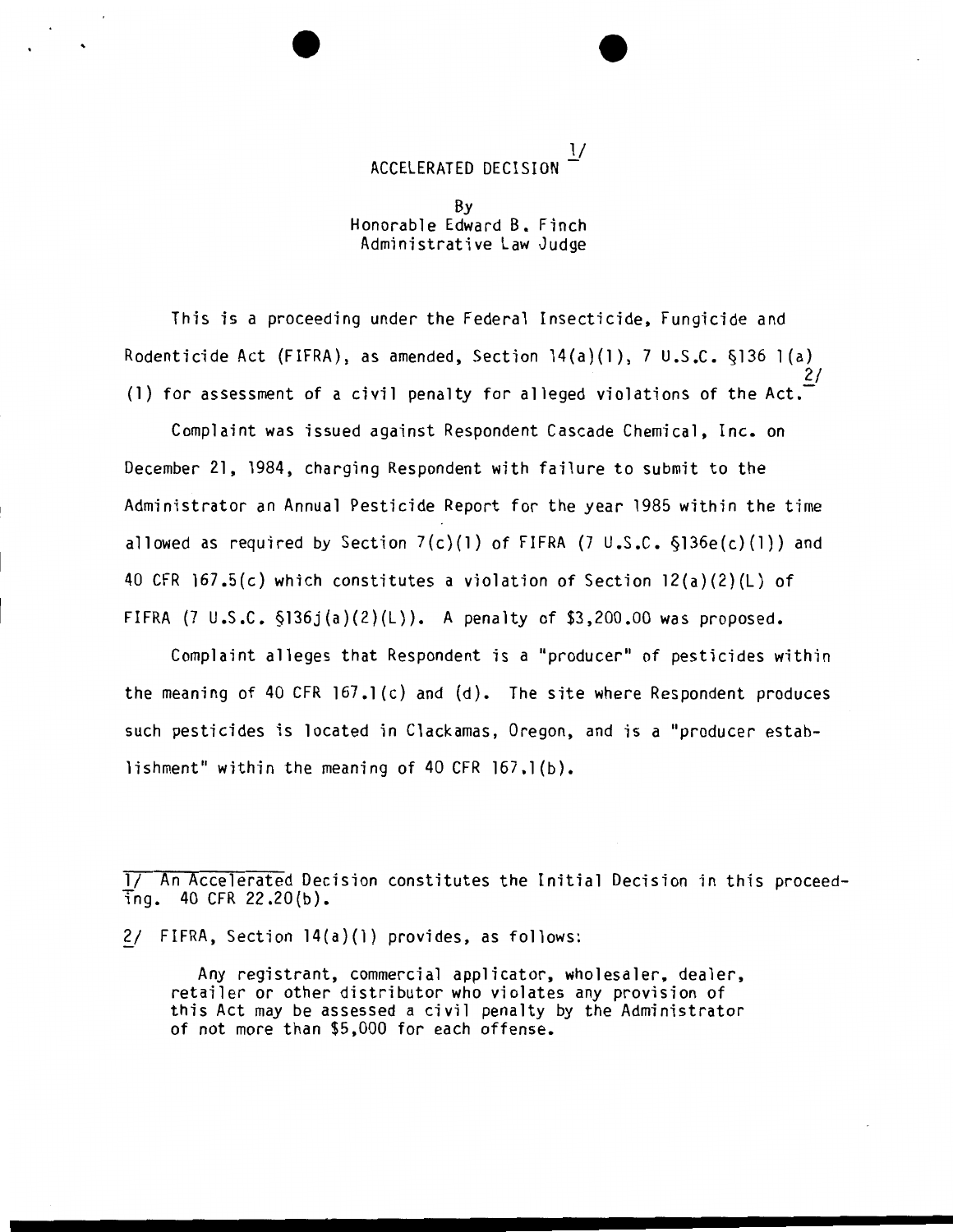Respondent filed a timely Answer in which it admits to having received documents for the filing of its annual report on December 10, 1985. Respondent admits to "failing to fill in the necessary production forms before February 1, 1986." Respondent also admits in its letter/Answer dated May 6, 1986, that annual pesticide production reports have been submitted to EPA late for the past several years. Respondent attributes these late submittals to the failure of EPA in providing blank forms, and to the necessity of having to file a second report each year because the first report was not received by EPA.

## Findings of Fact

- 1. Respondent is a corporation with its principal place of business located in Clackamas, Oregon.
- 2. Respondent is a person as defined in Section 2(s) of FIFRA  $(7 \cup .S.C. 136(s))$ .
- 3. Respondent received the Annual Report Forms on December 10, 1985.
- 4. EPA did not receive the Annual Report until May 9, 1986, three months past the due date of February l, 1986.
- 5. Respondent's failure to file a timely Annual Report is a violation of FIFRA which subjects Respondent to the assessment of a civil penalty.
- 6. Respondent, in the year 1985, had a gross income of less than \$1,000,000.00, i.e., \$181,828.00.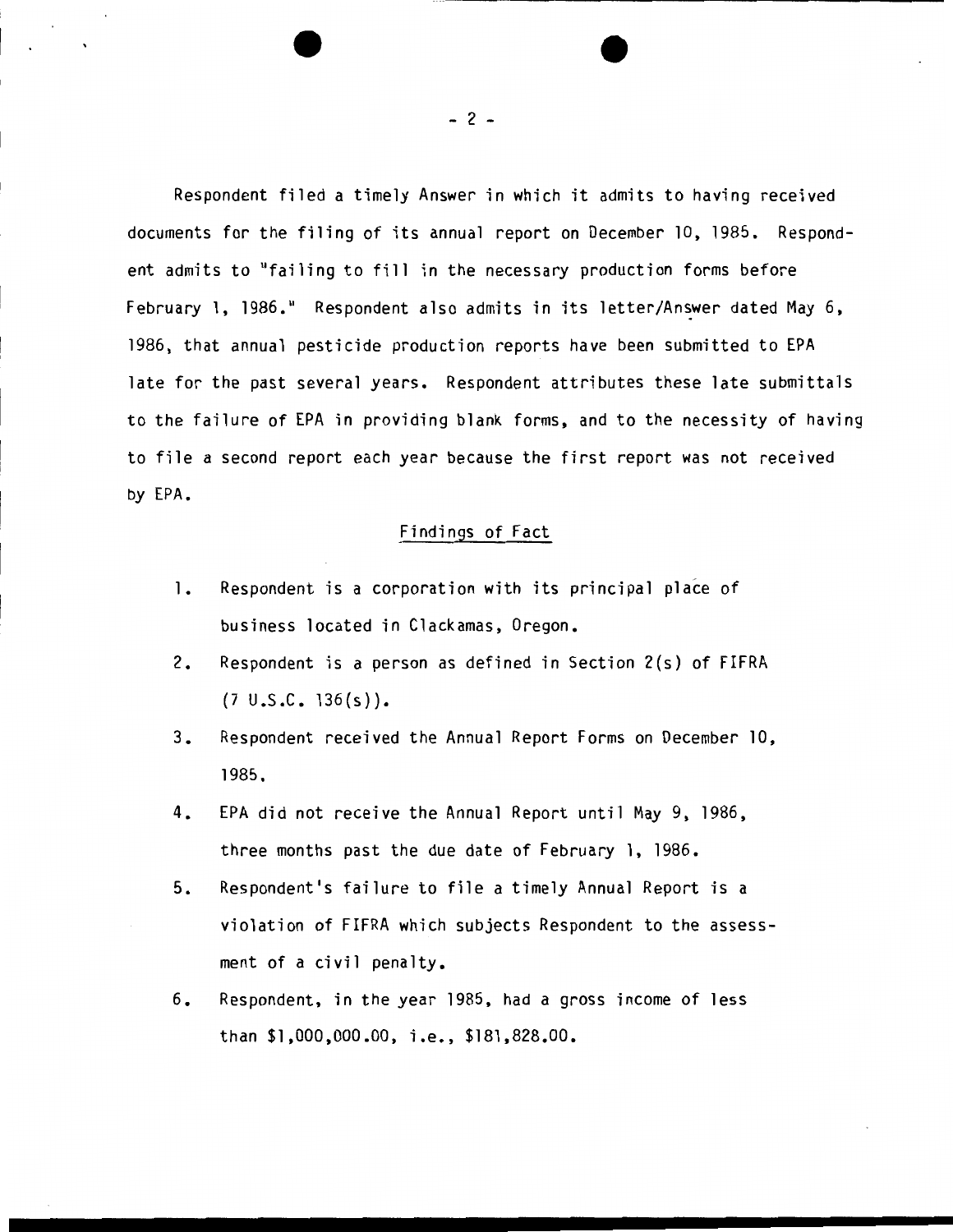### Discussion

According to available information, Respondent manufactures and distributes a product called "Yippee Pet Shampoo." Respondent places pesticides into the "Yippee Pet Shampoo" during the manufacturing process, and so effectively "produces" a pesticide, and is a "producer" of pesticides within the meaning of 40 CFR  $\S$ 167.1(c) and (d).

Respondent submitted an application for the registration of its pesticide-producing establishment, which EPA received on December 12, 1982. See EPA Exhibit No. 1. As the operator of a pesticide-producing establishment, Respondent is required by Sections  $12(a)(2)(L)$  and  $7(c)(1)$  of FIFRA, 7 U.S.C.  $\S5136j(a)(2)(L)$  and  $136e(c)(1)$ , and 40 CFR  $1467.5(a)$ , to file an annual pesticide production report with EPA by February 1 of each year. As a reminder and guide to registered establishments, EPA distributes, a production report blank form each year, together with filing instructions, to all registered establishments prior to the February 1 due date. A return receipt, signed and accepted by Jane Lambie, indicates that Respondent received the blank form and filing instructions for the 1985 report on December 10, 1985. See EPA Exhibit No. 2. In addition, in the letter/Answer of June 10, 1986, Respondent admits to having received these documents on December 10, 1985. Accordingly, Respondent had approximately 53 days, or almost eight (8) weeks, to fill out and submit the report to EPA. EPA did not receive the annual report until May 9, 1986, which was subsequent to issuance of the Complaint in this matter, and over three (3) months past the due date. See EPA Exhibits Nos. 3 and 4.

- 3 -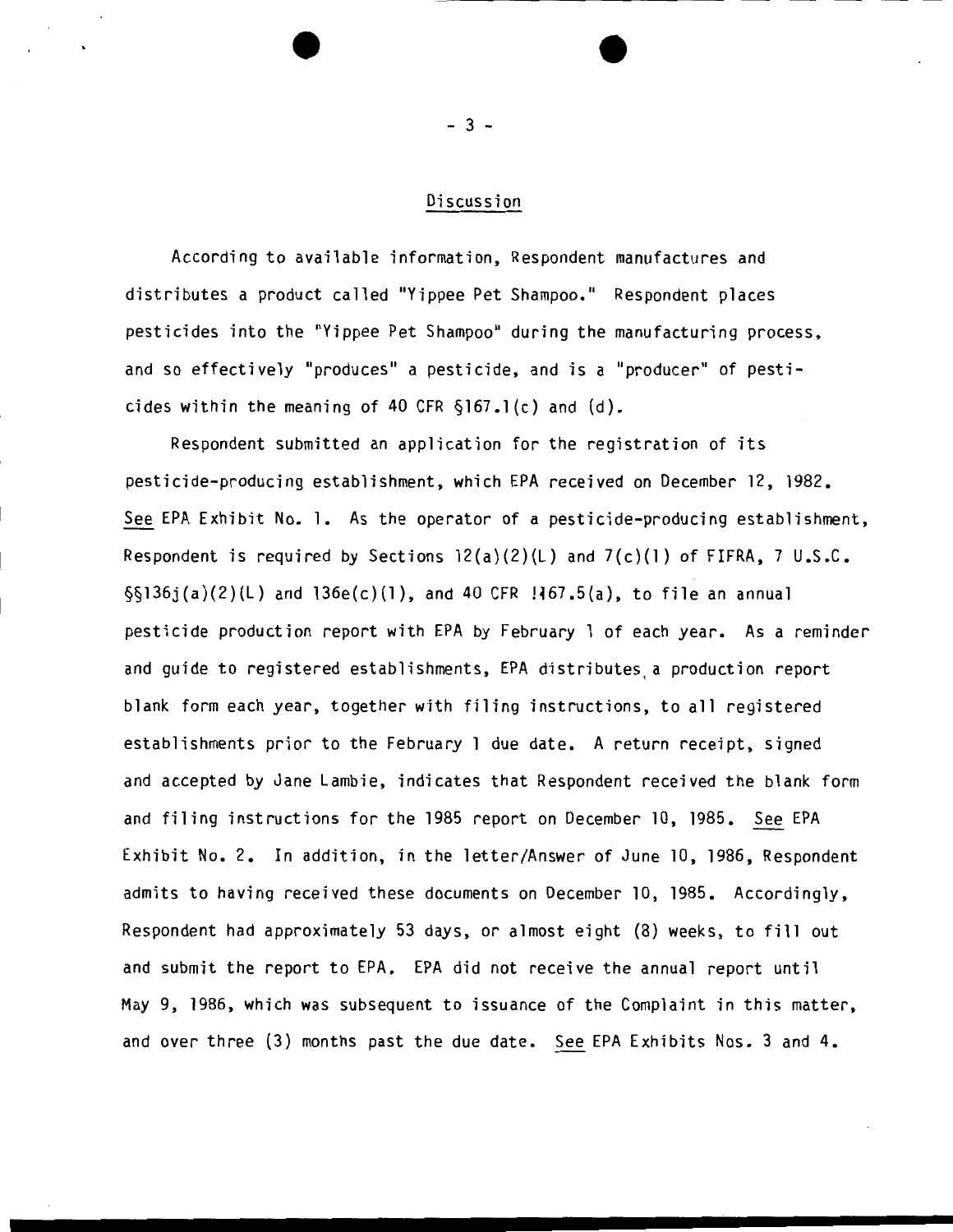In the letter/Answer of June 10, 1986, Respondent admits to "failing to fill in the necessary production forms before February 1, 1986." By admitting to having failed to fill out the report in a timely manner, it is apparent that Respondent is also admitting to having failed to file a timely report, since a report must be filled out before it can be properly filed. Also, in the letter/Answer of May 6, 1986, Respondent admits that annual pesticide production reports have been submitted late to EPA for the past several years.

In the letter/Answer of May 6, 1986, Respondent attributes these late submittals to the failure of EPA in providing blank forms, and to the necessity of having to file a second report each year because the first report was not received by EPA. These contentions are without merit. As Respondent admitted in the letter/Answer of June 10, 1986, and as evidenced by the return receipt signed by Jane Lambie, see EPA Exhibit No. 2, Respondent received the blank form well before the February 1 due date. In addition, Respondent submitted an annual report in 1985 to the correct EPA address. This report was also received by EPA three {3) months late. See EPA Exhibit No. 5. The EPA address has not changed, and unless Respondent is prepared to prove the inefficiency of the U. S. mail service which it has not attempted to do, the old adage is still true that if mail is delivered to the Postal Service, the presumption is that it was delivered.

In the letter/Answer of May 6, 1986, Respondent confuses an establishment registration with a product registration. Respondent operates an establishment that is registered under EPA No. 48963-0R-01, and so is required

- 4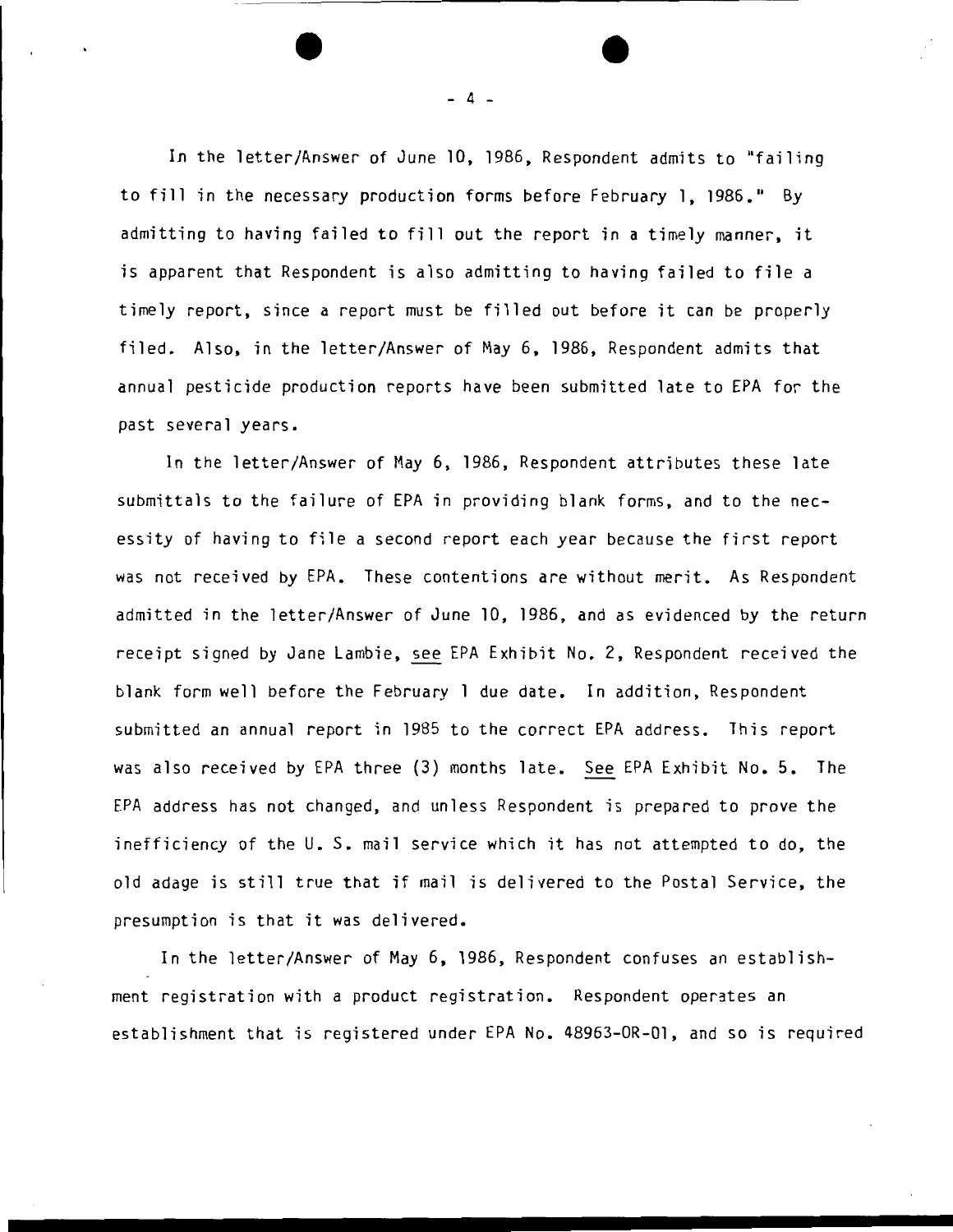to file an annual production report. Product registration is a separate issue involving labeling requirements, which is not addressed in this matter, and is irrelevant to the present proceeding. See EPA Exhibit No. 4.

The remaining arguments of Respondent concern the proposed civil penalty. Since Respondent admits to having failed to file a timely annual pesticide production report, as required by Sections  $12(a)(2)(L)$  and  $7(c)(1)$  of FIFRA, 7 U.S.C. §§136j{a)(2)(L) and 136e(c)(l), and 40 CFR §167.5(a), and has offered insufficient justification for this failure to file, Respondent is subject to liability and a penalty pursuant to Section 14(a) of FIFRA, 7 U.S.C. §136 1 (a).

EPA also seeks a ruling on the civil penalty in this matter. EPA has proposed that a civil penalty in the amount of \$3,200 be assessed against Respondent for the reporting violation. This amount was calculated by assuming annual gross income sales of more than \$1,000,000, and by using the published penalty policy and guidance for FIFRA set forth in the "Guidelines for Assessment of Section 14(a); Citation Charges for Violations," 39 Fed. Reg. 27711- 27722 (Wednesday, July 31, 1974).

Respondent contends that gross revenues for 1983, 1984, and 1985, were respectively \$147,159; \$159,349; and \$181,828. Respondent has substantiated these figures with proper documentation (i.e., IRS tax returns), and EPA has requested a reduced civil penalty payment of \$800 based upon the FIFRA penalty policy.

Respondent argues that the amount of pesticide actually produced at the establishment, and the gross return and profit from the sale of the "Yippee Pet Shampoo" are both so small as to make the proposed EPA penalty unfair.

- 5 -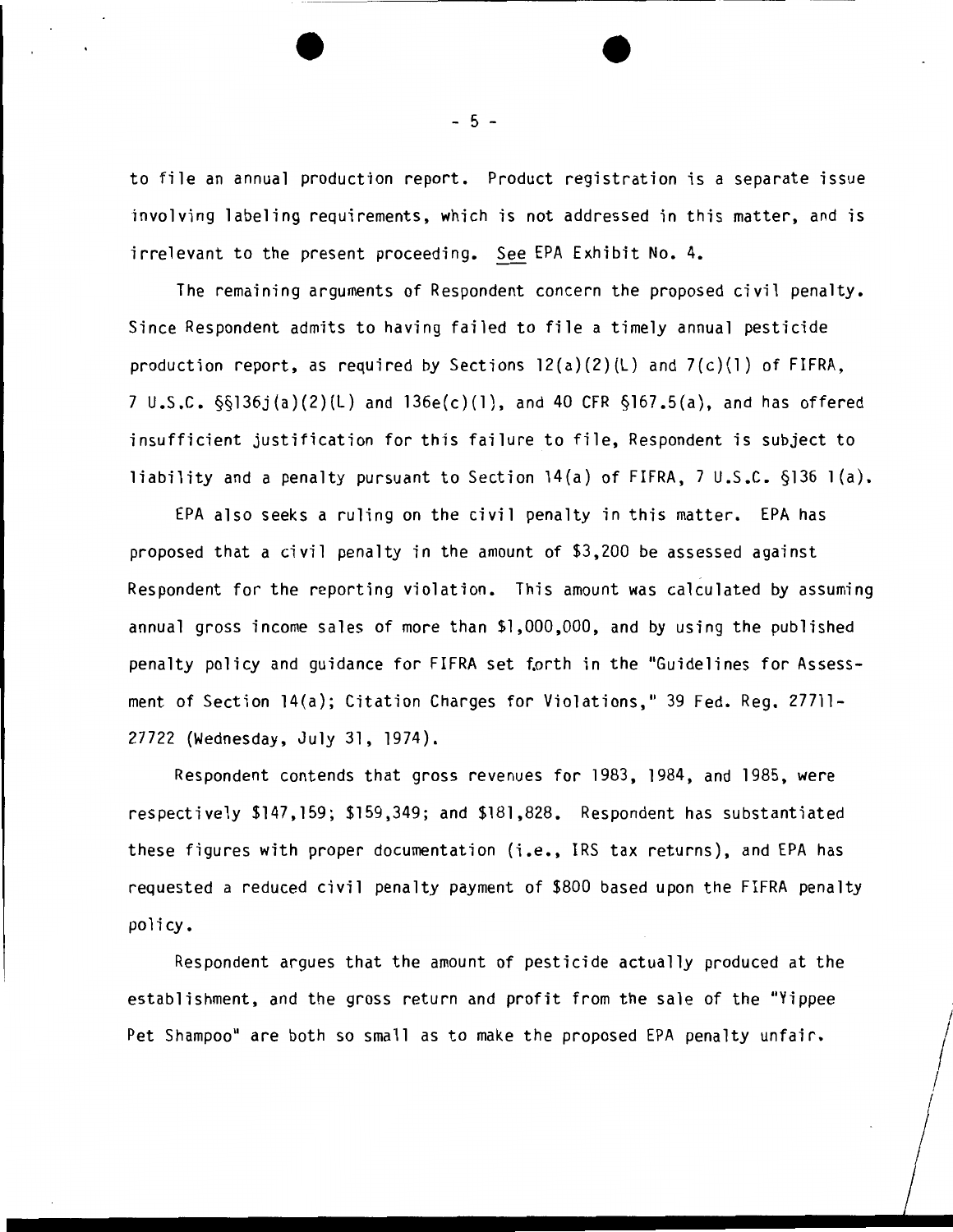Neither of these factors is recognized by the FIFRA penalty policy as a valid reason for reducing the penalty. The policy considers the gross returns for Respondent's entire business as the proper factor for penalty calculation, and since this concerns a reporting violation, the amount of pesticide involved is not a factor.

Respondent also contends that there was no deliberate attempt to withhold information from EPA. The intent of Respondent is immaterial since this is a strict liability violation. Respondent attempts to frame a good faith argument for mitigation of the penalty, but it must be remembered that Respondent submitted an annual report over three (3) months late for two years in a row, and finally submitted these reports only after having been notified by EPA.

Respondent alleges that even an \$800 penalty would severely affect the "cash flow" of Respondent's business. While an effect on ability to continue in business is a proper mitigating factor, Respondent offers no information to support the contention of an affected "cash flow," and a mere assertion is not a basis for reducing the proposed penalty.

Respondent has a history of FIFRA violations for failure to submit annual pesticide production reports. On April 29, 1985, EPA sent a warning letter to Respondent regarding the failure to submit a 1984 production report by February 1, 1985. See EPA Exhibit No.6. While it is true that the previous violation did not result in an admission or adjudication of liability, nevertheless, the warning letter constituted the EPA response to a significant violation. By again failing to submit a timely production report for 1985, Respondent failed to heed this EPA warning. After two continuous years of failing to submit timely

 $\bigg/$ 

- 6 -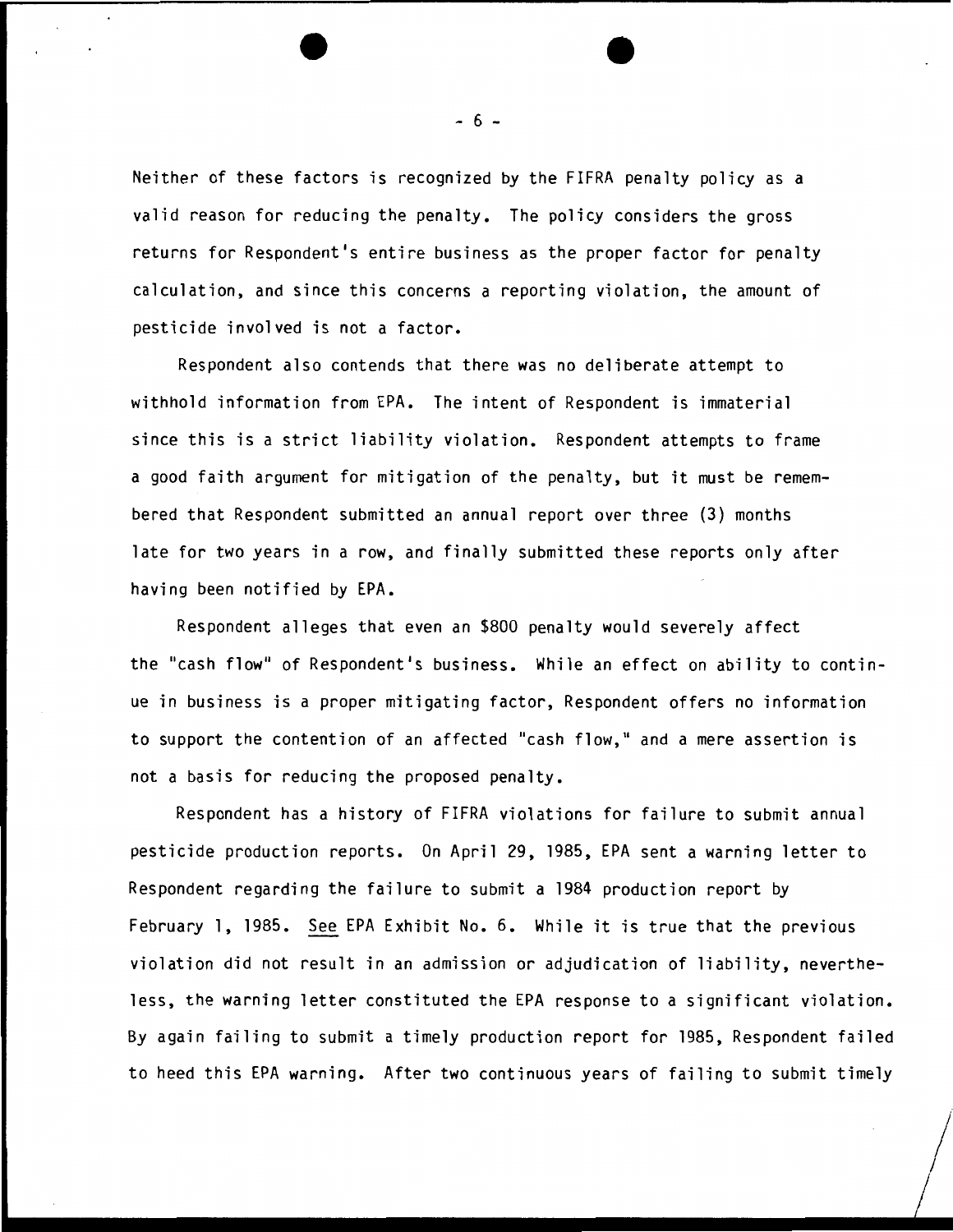production reports, Respondent should be assessed the maximum penalty possible in order to deter future noncompliance.

While the gravity of the violation may at first glance seem minor, it should be noted that the Federal Insecticide, Fungicide and Rodenticide Act is primarily a recordkeeping and reporting statute. EPA must keep track of chemicals which are placed on the market solely because of their toxicity to target species.

Accurate and timely reporting is necessary so that EPA may alert producers, dealers, and users of any "unreasonable adverse effects" to human health and the environment which a pesticide may be discovered to cause. Lax compliance with reporting dates creates uncertainty as to what pesticides are being produced, sold, and used by whom. This could cause substantial harm to human health and the environment should EPA need to stop the sale of a given pesticide on short notice.

Requiring producers and dealers specifically to give notice that they are selling restricted use pesticides is necessary so that EPA can conduct an efficient dealer inspection program and thereby determine whether hazardous pesticides are being made available only to competent users. Unless it can pinpoint the subject pesticide dealers, EPA cannot effectively regulate the sale and use of these toxic substances.

- 7 -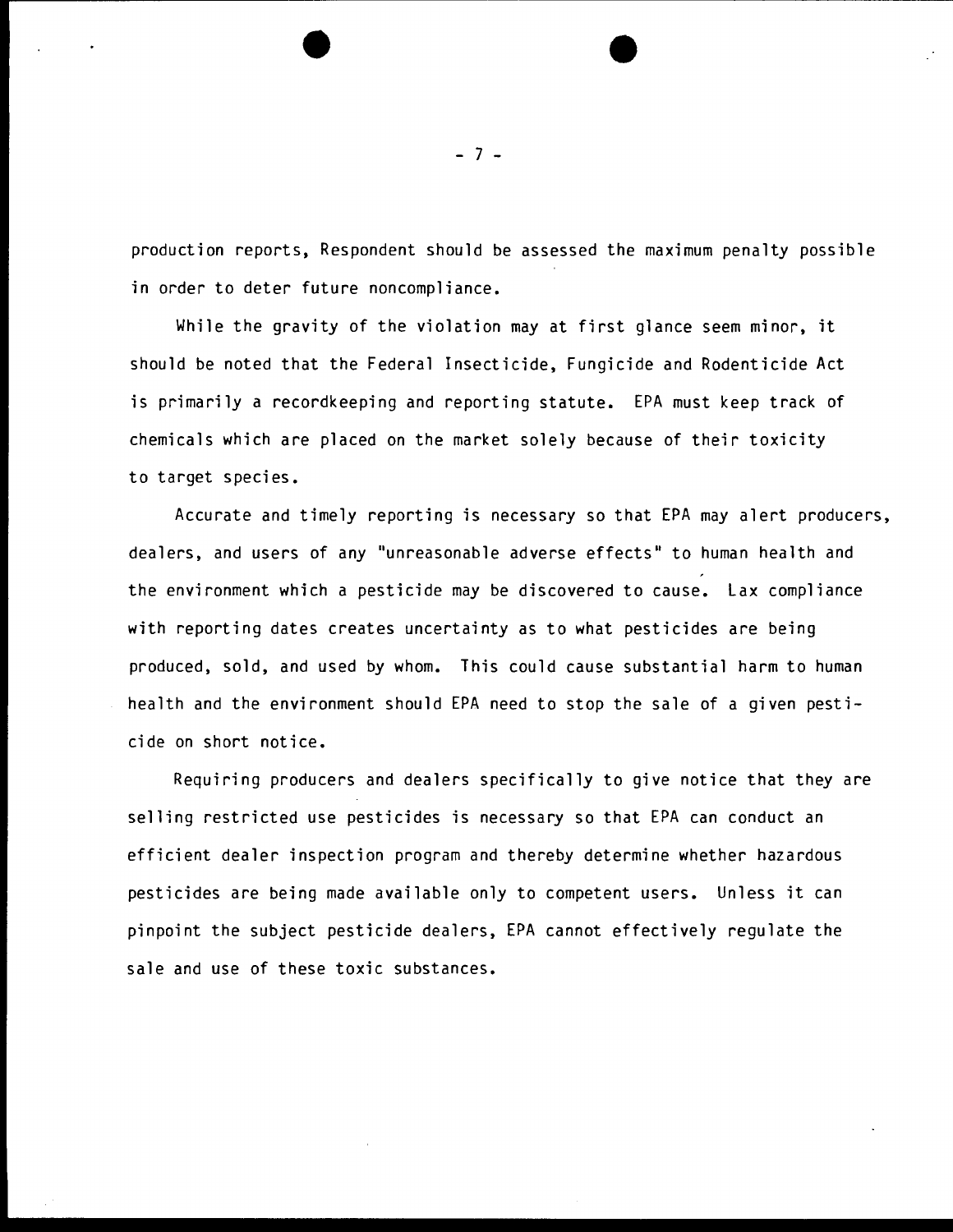#### Conclusion

Respondent has violated 40 CFR §167.5(a), and Sections 12(a)(2)(L) and  $7(c)(1)$  of FIFRA, 7 U.S.C.  $\S_5136j(a)(2)(L)$  and  $136e(c)(1)$ , by failing to submit an annual pesticide production report to EPA by February 1, 1986. Respondent has a history of FIFRA violations for failure to submit annual reports, and with the exception of annual gross revenues, Respondent has offered no factors to be considered for mitigation of the proposed penalty.

A hearing on this matter is unnecessary. There are no material issues of fact, and liability of Respondent having been alleged and admitted, EPA is entitled to judgment as a matter of law. A penalty in the amount of \$800.00 is hereby assessed against Respondent for this violation of FIFRA.

# $\frac{3}{2}$ 0 R *D* E R

Pursuant to Section 14(a)(l) of the Federal Insecticide, Fungicide and Rodenticide Act, as amended, a civil penalty of \$800.00 is assessed against Respondent Cascade Chemical, Inc. for the violation which has been established on the basis of the Complaint herein.

- 8 -

<sup>3/</sup> Unless an appeal is taken pursuant to the rules of practice, 40 CFR 22.30, or the Administrator elects to review this decision on his own motion, the Accelerated Decision shall become the final order of the Administrator. See 40 CFR 22.20{b).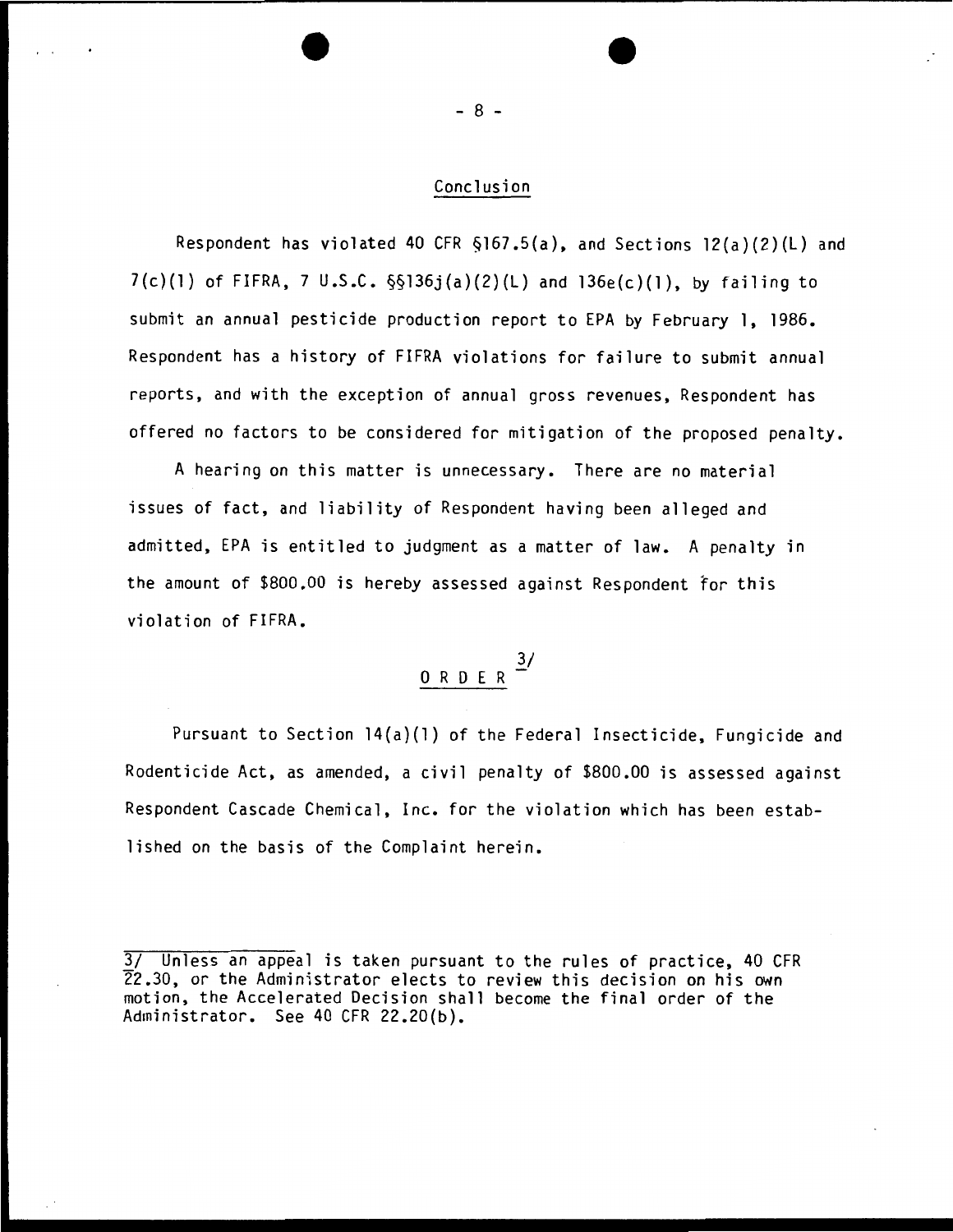Payment shall be made within sixty (60) days after receipt of the Final Order by forwarding a cashier's check or certified check made payable to the Treasurer, United States of America, to:

> U. S. EPA, Region X (Regional Hearing Clerk) P. 0. Box 360903M Pittsburgh, PA 15251

It is so ordered.

dward

Administrative Law Judge

 $\mathbf{r}$ 

Dated: Sept. 26, 1986

Washington, D. C.

 $\mathcal{A}$